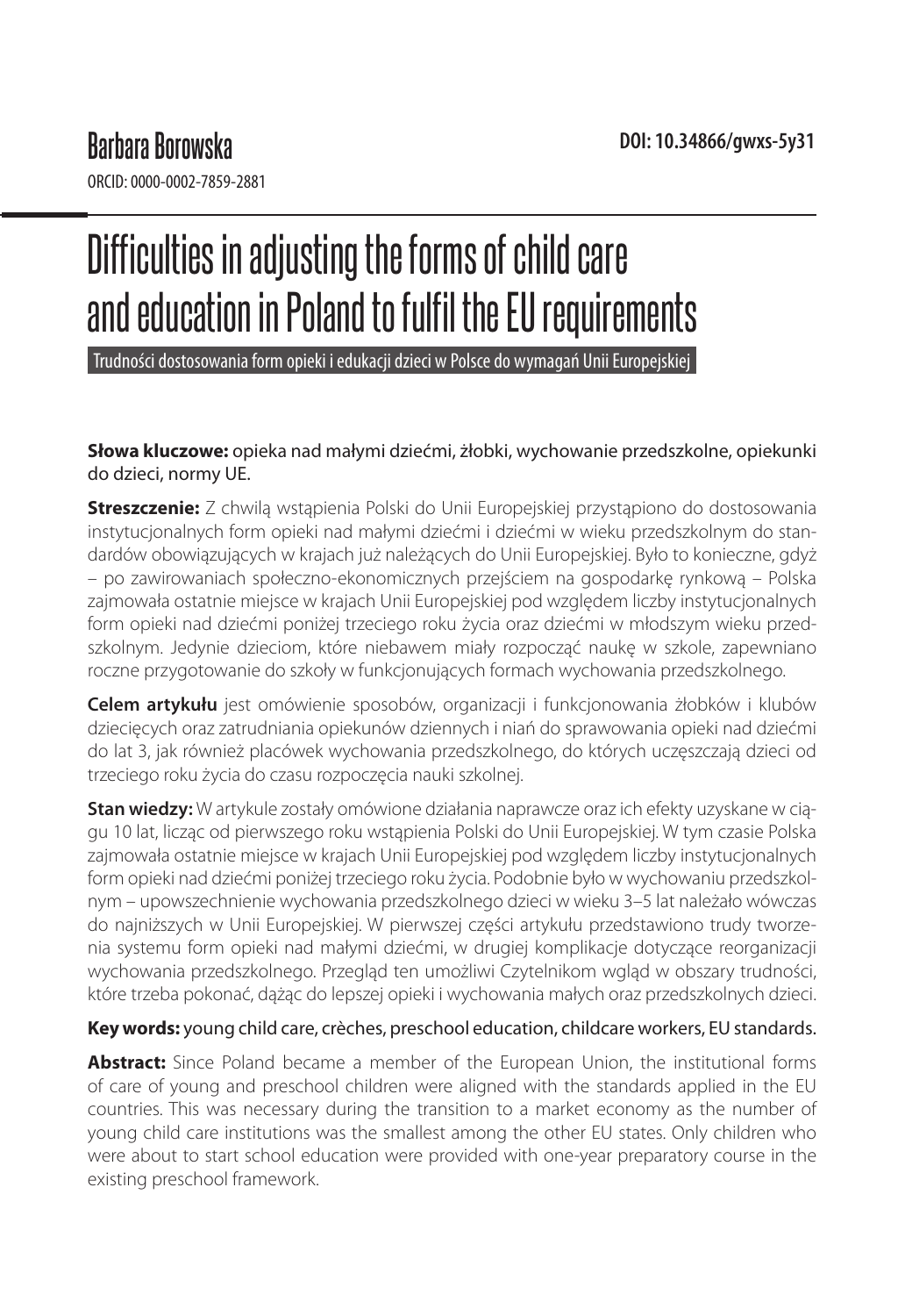**Research Aim:** The aim of the article is to discuss the methods of organization and management of nurseries and children's clubs, as well as the employment of daycare workers and nannies to care for children up to 3 years of age, as well as pre-school education facilities attended by children from the age of three until the beginning of school.

**Evidence-based Facts:** The article discusses the corrective actions and their effects obtained within 10 years, since the first year of Poland's membership in the European Union. At that time, Poland was ranked last in the European Union in terms of the number of institutional forms of care for children under the age of three. It was similar in pre-school education – the promotion of pre-school education for children aged 3–5 was one of the lowest in the European Union at that time. In the first part of the article, presents the challenges of creating a system of forms of care for young children, in the second – complications related to the reorganization of preschool education. This review will provide readers with an insight into the areas of difficulty that must be overcome in the pursuit of better care and education for young and pre-school children.

**Summary:** The paper provides justification and analysis of the pedagogical outcomes of implemented changes, as well as complete research documentation which includes data reflecting their effectiveness (evaluation). The article serves as source of reliable information to those who deal with educational policy issues, especially in the area of upbringing and educating young and preschool children.

# **Introduction**

The leaders of the EU Member States agreed that by 2010 there should be enough places in crèches and kindergartens for 33% of children under three years old and 90% for children from the age of three to start of school. The Member States were required to accelerate the process of creating new places for children in both care and preschool institutions in compliance with EU standards.

At that time, Poland ranked last in the EU in respect of the number of institutional forms of care for children younger than three. The situation at the preschool level was similar: preschool attendance among children aged 3–5 in Poland was one of the lowest in the EU at that time (Klinger, 2013).

In this article discuss the implementation of corrective measures and their effects for the first decade of Poland's membership in the EU. In the first part of the article presents the difficulties inherent in the creation of a system involving various forms of young child care, while in the second part presents the problems associated with the reorganization of preschool education. The reader will gain an insight into the areas of difficulty that need to be dealt for better care and education of young and preschool children.

## **Research aim**

The aim of the article is to discuss the methods of organization and management of nurseries and children's clubs, as well as the employment of daycare workers and nannies to care for children up to 3 years of age, as well as pre-school education facilities attended by children from the age of three until the beginning of school.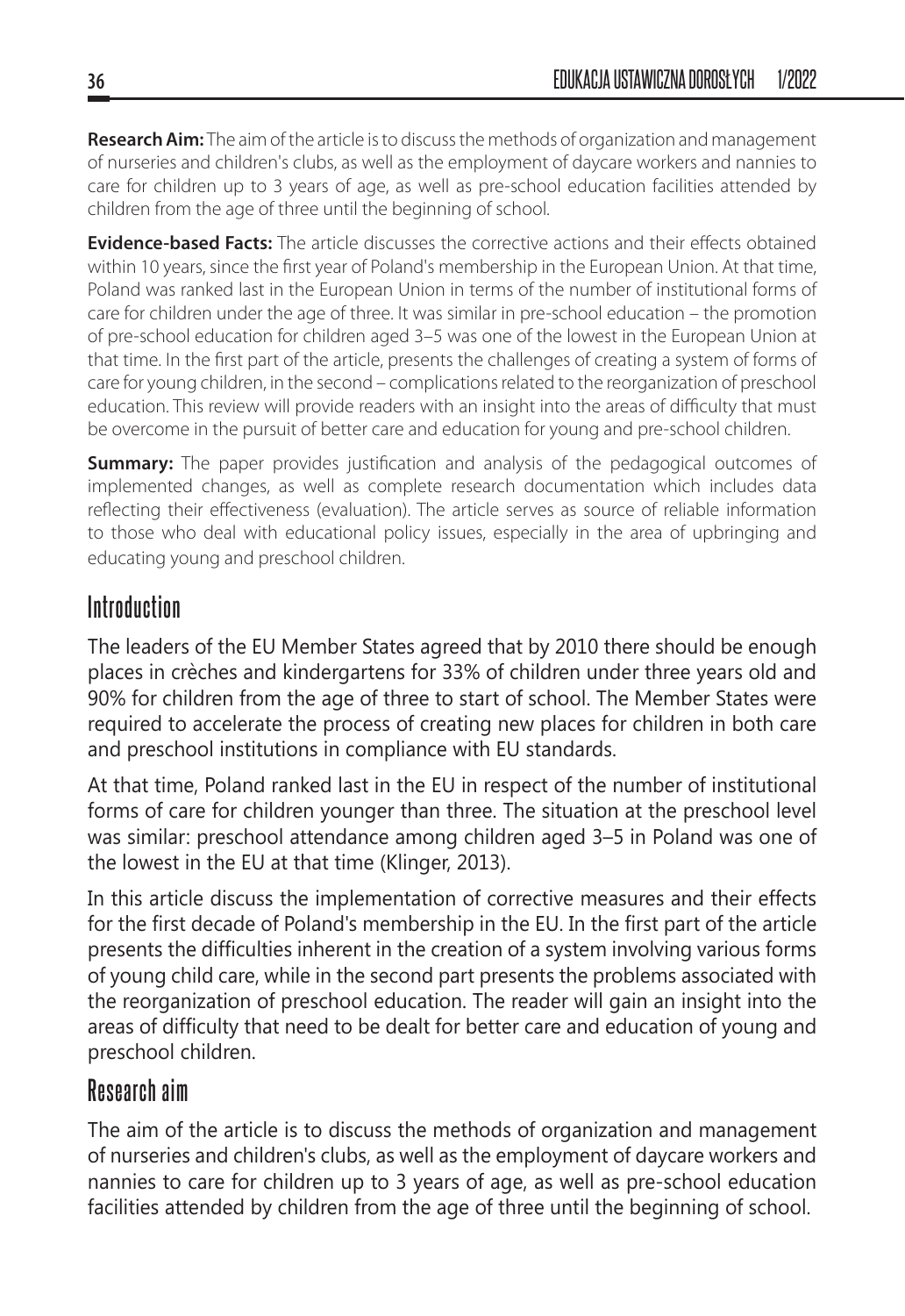# **Evidence-based review part one**

### **Creating a care and education system for young children**

In 2011, the Act on the care of children up to 3 years of age was passed to regulate the establishment and functioning of various forms of institutional care for young children (Dz. U. [Polish Journal of Laws] of 2011, No. 45, item 235). Under this document, crèches were no longer part of the health care system. The administration of institutional care institutions for young children was entrusted to the Minister of Labour and Social Policy (currently the Minister of Family, Labour and Social Policy).

#### **Crèches and kids clubs**

The Act on the care of children up to 3 years of age provides that crèches are institutions taking care of young children starting at twenty weeks old until they become eligible for preschool education at the age of three. If this is not possible or significantly impeded, the child can stay in *crèche* at the age of four.

Children stay in crèche for up to ten hours a day in conditions similar to their home environment. In justified cases, their time in crèche may be extended at the request of their parents and for an extra fee. One childminder can take care of up to eight children. If in a group there is a child requiring special care, either disabled or younger than one year old, the child minder can be in charge of a maximum of five children.

The main tasks fulfilled by crèche are provision of appropriate care and education to young children in the form of play including elements of education adapted to their age and level of psychomotor development. The internal organization of a crèche is determined by the rules prepared by the person in its charge.

Crèches are organized by local government units, public institutions, natural persons, legal entities and organizational units without legal personality. The requirements are set out in detail in the Regulation of the Minister of Labour and Social Policy of 10 July 2014 on housing and sanitary requirements to be met by premises where a crèche or kids club is to be run (Dz. U. of 2014, item 925), including the amendments specified in the Regulation of the Minister of Family, Labour and Social Policy of 8 December 2017 (Dz. U. of 2017, item 379).

The Act on the care of children up to 3 years of age also stipulates that the forms of institutional care for children up to the age of three are also kids clubs. They can be organised by local government units, public institutions, natural persons, legal entities and organizational units without legal personality.

In these establishments – in conditions similar to the home environment – children are provided with care and education from the first year of life until the end of the school year in which they turn three and are covered by preschool education. If this is not possible, the child attends a kids club until the age of four.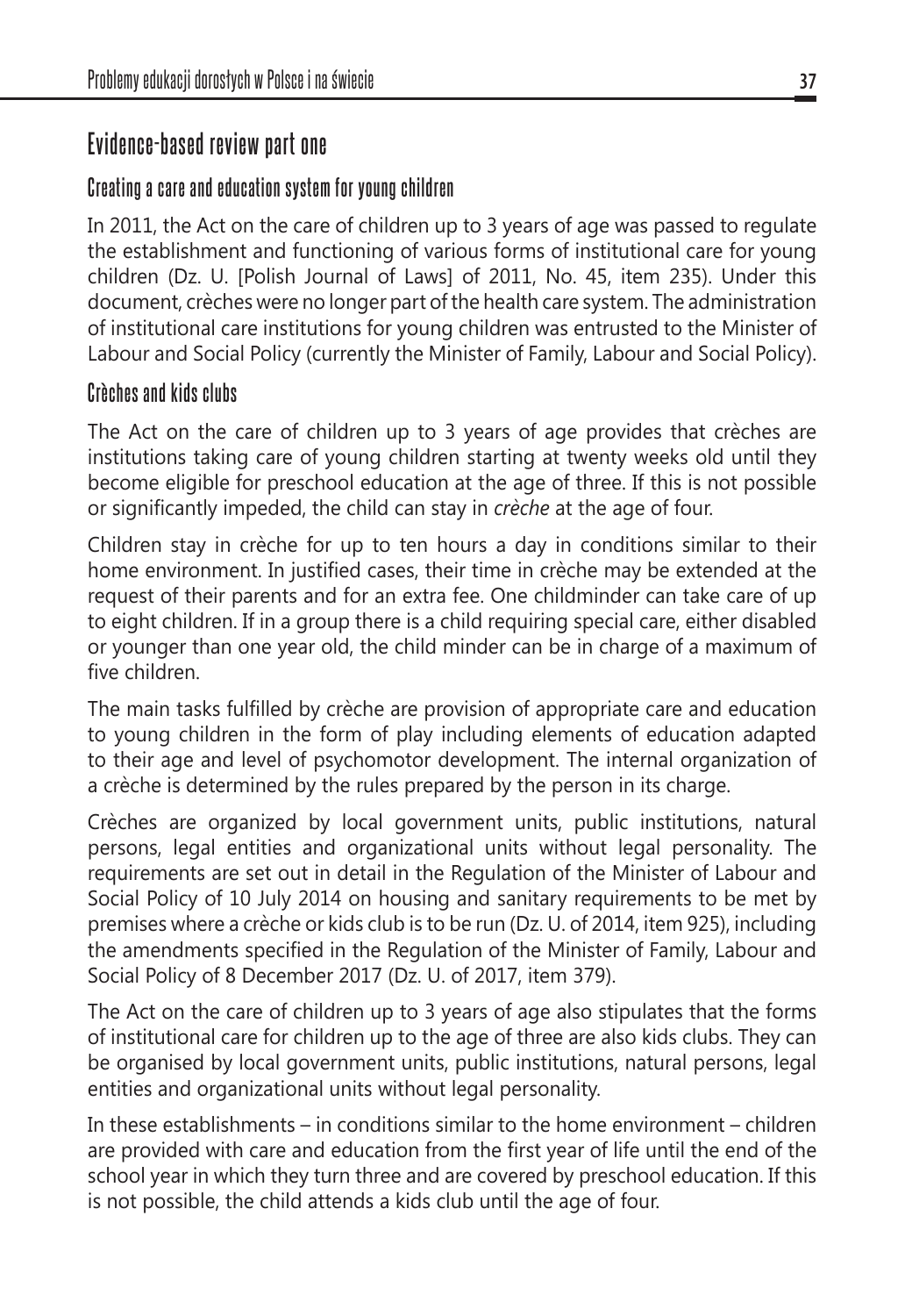There, a single child minder looks after and educates a maximum of eight children. If a group in a kids club includes a child with a disability or requiring special care – similarly to a crèche – the group entrusted to the child minder can consist of a maximum of five children.

One of the tasks of a kids club is ensure proper care of young children and educational play adapted to their individual developmental needs. Article 21 of the above-mentioned Act provides that the internal organization of kids clubs is determined by means of rules established by persons in charge of these facilities. This means that the formal aspect of the operation of kids clubs is parallel to that of crèches.

#### **Employing child minders and nannies to look after young children**

Employing a child minder or a nanny to take care of young children constitute forms of institutional care adapted to rural areas, where there is no need to open a crèche or a kids club because there are few children at the crèche age. In addition, these forms do not require much funding.

The Act on the care of children up to 3 years of age (4 February 2011) also provides for the employment of day carers to take care of young children. Detailed arrangements concerning the qualifications of childminders, their type of their employment, and contracts governing the provision of services can be found in Chapter 4 of the act as well as in the Act amending the act on family benefits and certain other acts (24 July 2015).

A child minder takes care of up to five children. If a group includes a child who is under the age of one, disabled or in need of special care, the group entrusted to the child minder can have up to three children. A child minder can also, with the consent of all the parents concerned, take care of eight children. If a group includes who is younger than one year old, disabled or in need of special care, the child minder can be in charge of a maximum of five children but has to be assisted by one of the parents.

The child minder's tasks include making sure that children receive appropriate nursing and educational care in a home-like setting, taking into account their individual needs. In this area of activity, a child minder may be assisted by volunteer workers.

The Act on the care of children up to 3 years of age provides for the employment of a nanny for individual care of children before they are twenty weeks old by the end of the school year in which they turn three. Just like in a crèche and kids club, a child can be looked after by a nanny also at the age of four years old when they cannot attend a preschool education institution.

This benefit is available if both parents of the child or the single parent are employed, and it is necessary to ensure the care of the child. A nanny is employed by the child's parents under a contract that is drawn in compliance with the rules specified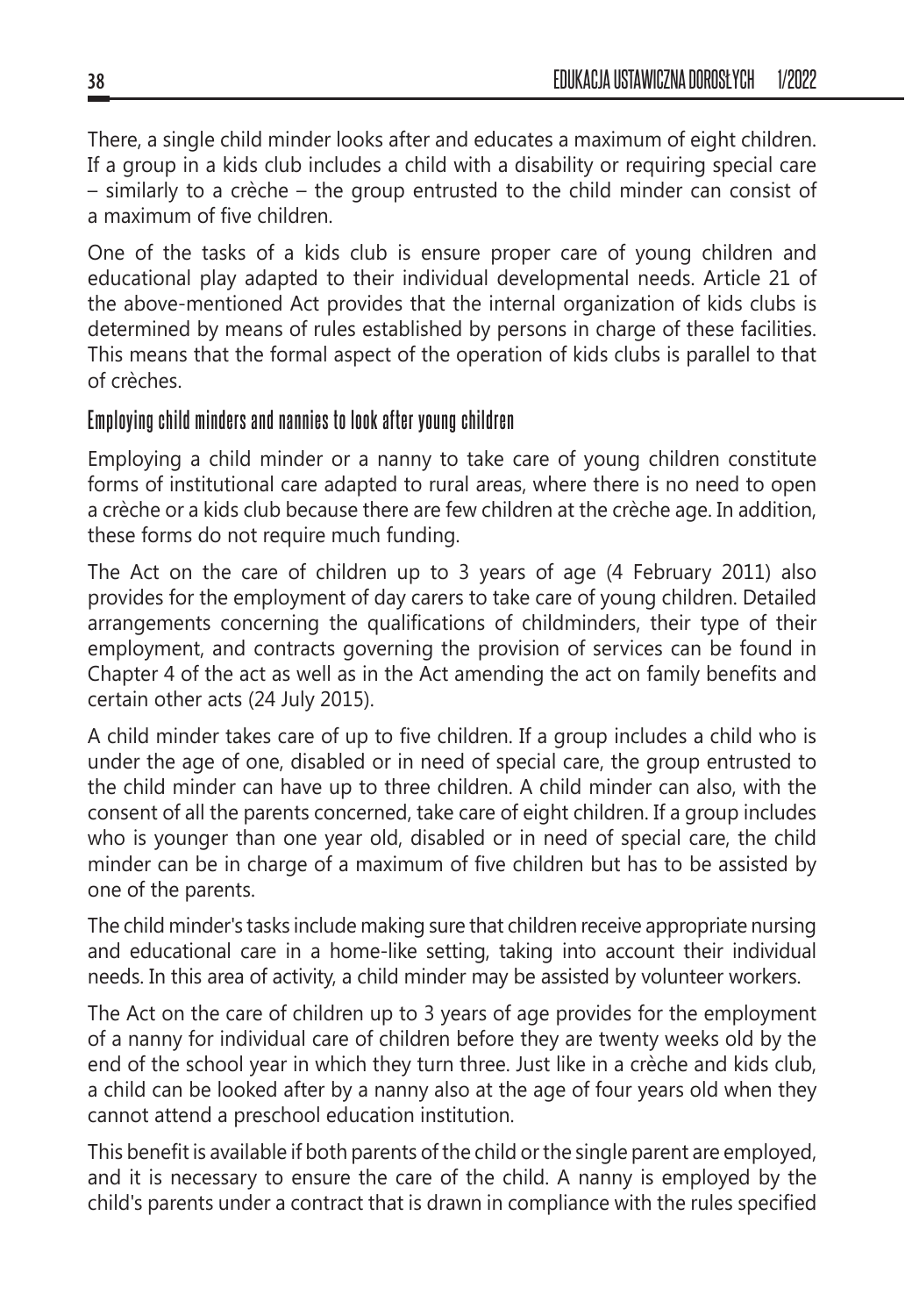in detail in the Act of 4 February 2011 (Dz. U. of 2011, No. 45, item 235). This law specifies the parties to the contract, its purpose and subject matter, the time and place of childcare, the number of children entrusted to the care, the nanny's duties, the amount of remuneration, the manner and date of its payment, and the duration of the contract.

## **Figures showing the results of implementing the Act on the care of children up to 3 years of age**

It is 9 years since the Act on the care of children up to 3 years of age was enacted. The effects of building an early childcare system in Poland can be inferred from the data provided by the Polish Central Statistical Office (GUS) for the years 2016, 2017, and 2018.

By the end of December2017, there were a total of 3,120 crèches, crèche groups (in kindergartens) and kids clubs in Poland. Care and education were provided to 99,409 young children. In relation to 2016, the number of such establishments increased by about 15%, and the number of children taking advantage of the care and education provided by these institutions increased by 13.9%.

In 2018, there was a further significant increase in the number of organized educational childcare facilities. Compared to the previous year, the total number of crèches, nursery classes in kindergartens and kids clubs increased by 21%, and the number of places available to young children in these facilities grew by 29.2%.

These data indicate a systematic growth of institutions providing care and education of children up to three years of age. The problem is that the parents' demand for such facilities is growing rapidly. This is why Poland is still far behind the EU standards.

The increased number of parents willing to place their children in a crèche or a kids club is affected by the improving image of these educational care facilities. The main reason for this is observance of European standards in these institutions and the improvement of the pedagogical qualifications of child minders, for example by means of various training courses. The image of these institutions has also been enhanced by books addressed to parents, crèche child minders and preschool teachers, offering reliable knowledge about psychomotor development and education of small children, including descriptions of games and model activities supporting child development (Gruszczyk-Kolczyńska, Zielińska, 2000, 2012; Gruszczyk-Kolczyńska, 2019).

## **Evidence-based review part two**

## **Changes in preschool education: On the traditional and alternative organizational forms of preschool education facilities**

To see the social background of these changes, we need to go back to the late 1980s. At that time, there was a properly equipped kindergarten in every village and little town in Poland. The teaching staff was required to have a semi-higher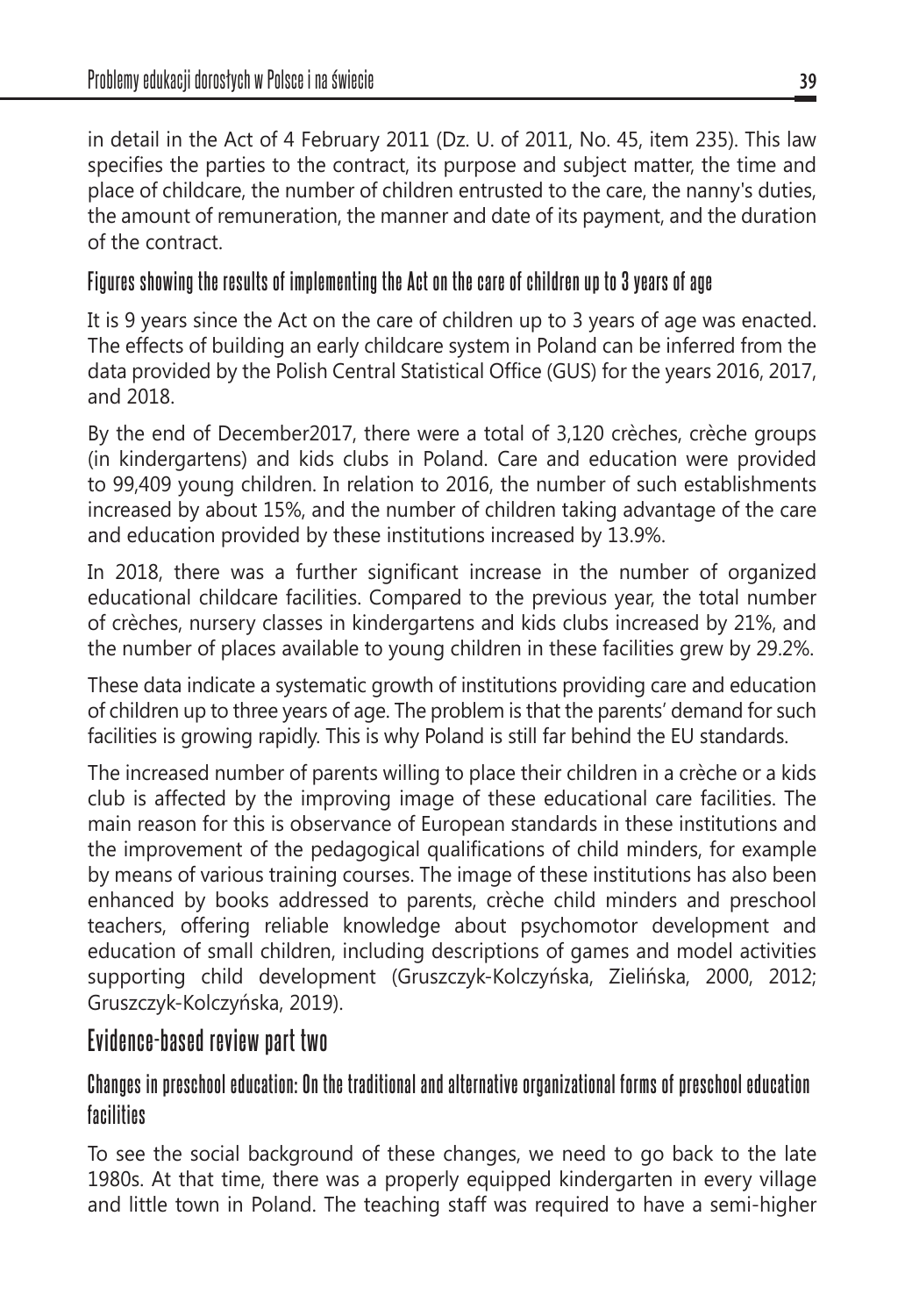education (currently referred to as bachelor's degree), higher or master's degree. Kindergartens were attended by children from the age of three up to the start of school (at the age of seven). The preschool educational activities were conducted according to uniform educational programs recommended by central educational authorities (Gruszczyk-Kolczyńska, 2005).

The political turmoil accompanying the transition to a market economy in the 1990s caused that the administration of kindergartens was handed down to *gmina* [unit of local government in Poland – Translator's note] authorities as part of state decentralisation. The problem is that gmina authorities were not prepared for that, either in terms of know-how or funding (they were not granted suitable subsidies). As the maintenance of preschool education facilities proved to be costly, payments were required in the form of tuition fees for children's stay in kindergartens. Since many parents – on account of the high unemployment rate – could not afford that, they would not send their children to kindergarten. The small number of children enrolled a kindergarten justified the gmina's decision to close it down.

There were also other reasons for that. In the times of so-called real socialism children's time in kindergarten was part of the social security package. That is why kindergartens were often set up with larger state-owned workplaces and also on collective farms. As the transition to a market economy was causing their economic situation to deteriorate, social benefits were reduced drastically, including mass closures of kindergartens (Gruszczyk-Kolczyńska, 2008).

#### **The dramatic condition of preschool education in the first decade of the 21st century**

The fact that preschool education was in a poor state was demonstrated by the data from the school year 1999/2000. In that period, preschool attendance in the countryside was as follows: 8% of three-year-olds, 13% of four-year-olds, and 22% of five-year-olds went to kindergartens. In towns the rates were 23%, 33% and 41%, respectively (Kamińska, 2003). In the years to come, more kindergartens were dissolved. From the data held by the Educational Information System it followed that in the school year 2007/2008 as many as 537 gminas (of the total of 2478 gminas in Poland) did not have any kindergarten. At that time, nationwide preschool education covered on average only about 44% of children aged between three and six. Preschool attendance rates were among the lowest in the EU.

#### **Efforts to create a preschool education system in Poland**

As part of Poland's preparation for accession to the European Union, it was decided to put an end to the liquidation of preschool education institutions and adjust the forms of preschool education to the current social demands. It became necessary to factor in the complications caused by the demographic decline. In the years 1997–2007, the Polish population decreased by 179 thousand. The direct cause was a significant drop in the birth rate in the period 1984–2003. Many small localities had only a handful of preschool children. With a view to including them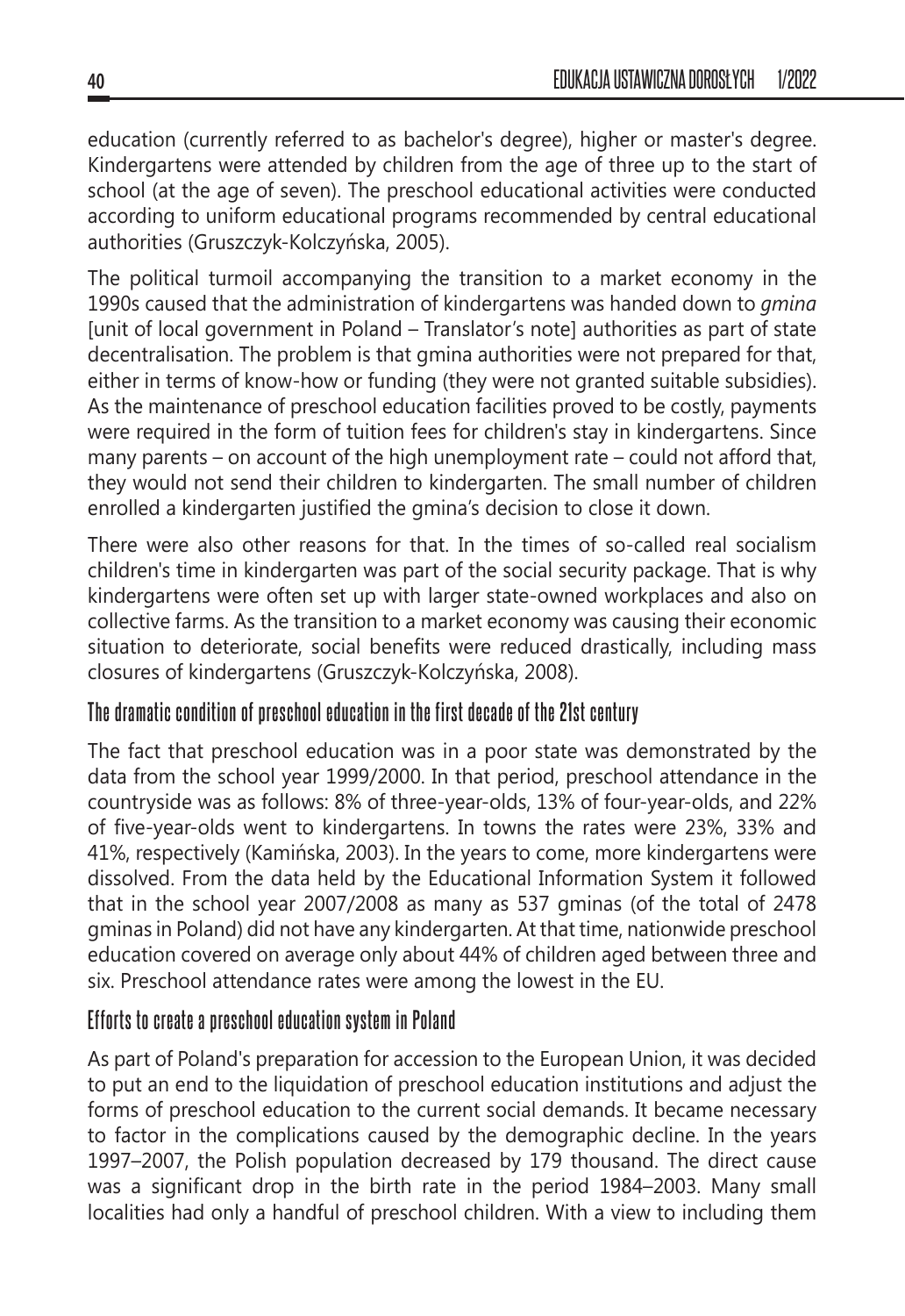in the system of preschool education, it was decided that the forms of preschool education would be extended.

This necessity was accounted for by the Act on the Education System, passed in 2007 (Dz. U. of 2007, No. 181, item 1292), and the school year 2008/2009 was declared the Year of the Preschooler by the Ministry of National Education (in 2008). In the same year, the Regulation of the Minister of National Education of 10 January 2008 on types of other forms of preschool education, conditions for creating and organizing these forms and the way they operate became effective (Dz. U. of 2008, No. 7, item 38).

Also in 2008, a regulation was adopted by the Minister of National Education (Dz. U. of 2009, No. 4, item 17) with the Appendix "The core curriculum for preschool education in kindergartens, preschool classes in primary schools and other forms of preschool education" (the appendices that follow contain the core curricula applicable to the consecutive stages of school education). This document ensures continuity of care and education between preschool and school education. It specifies the competences children are expected to develop at the end of their preschool education. Based on that, educational aims for the first year of school education were determined. Thanks to this, a smooth transition between preschool education and the first stage of school education was ensured.

 In February 2009, the Sejm decided to lower the school starting age. It was agreed that as of September 2012, six-year-olds would start school. Until then schools were obliged to create suitable conditions for the schooling obligation to cover children who were one year younger. A major dispute broke out over the status of preschool education in the context of overall child education and the school starting time. No week passed without critical articles in the press and TV debates on the so-called "defense of childhood" and politicians pointing out the insufficient preparation of schools to admit six-year-olds to grade one. Under such pressure, the implementation of this regulation was delayed by two years. At the same time, parents' rights regarding their children's compulsory schooling were extended.

#### **Regulations concerning the organization of preschool education contained in the Law on School Education**

In 2017, the Law on School Education was enacted (Dz. U. of 2017, item 59). A year later, the Notice of the Marshal of the Polish Sejm on the uniform text of the Law on School Education act was announced (Dz. U. of 2018, item 996). Below we present its essential regulations.

(a) Preschool education is provided to children who turn 3 years old in a given school year. In justified cases, preschool education may also cover children who are 2.5 years old. They are covered by preschool education until they start school at the age of 7. If a child holds a certificate demonstrating their need of special education, they may be covered by preschool education above the age of 7, but no longer than until the end of the school year in which the child turns 9.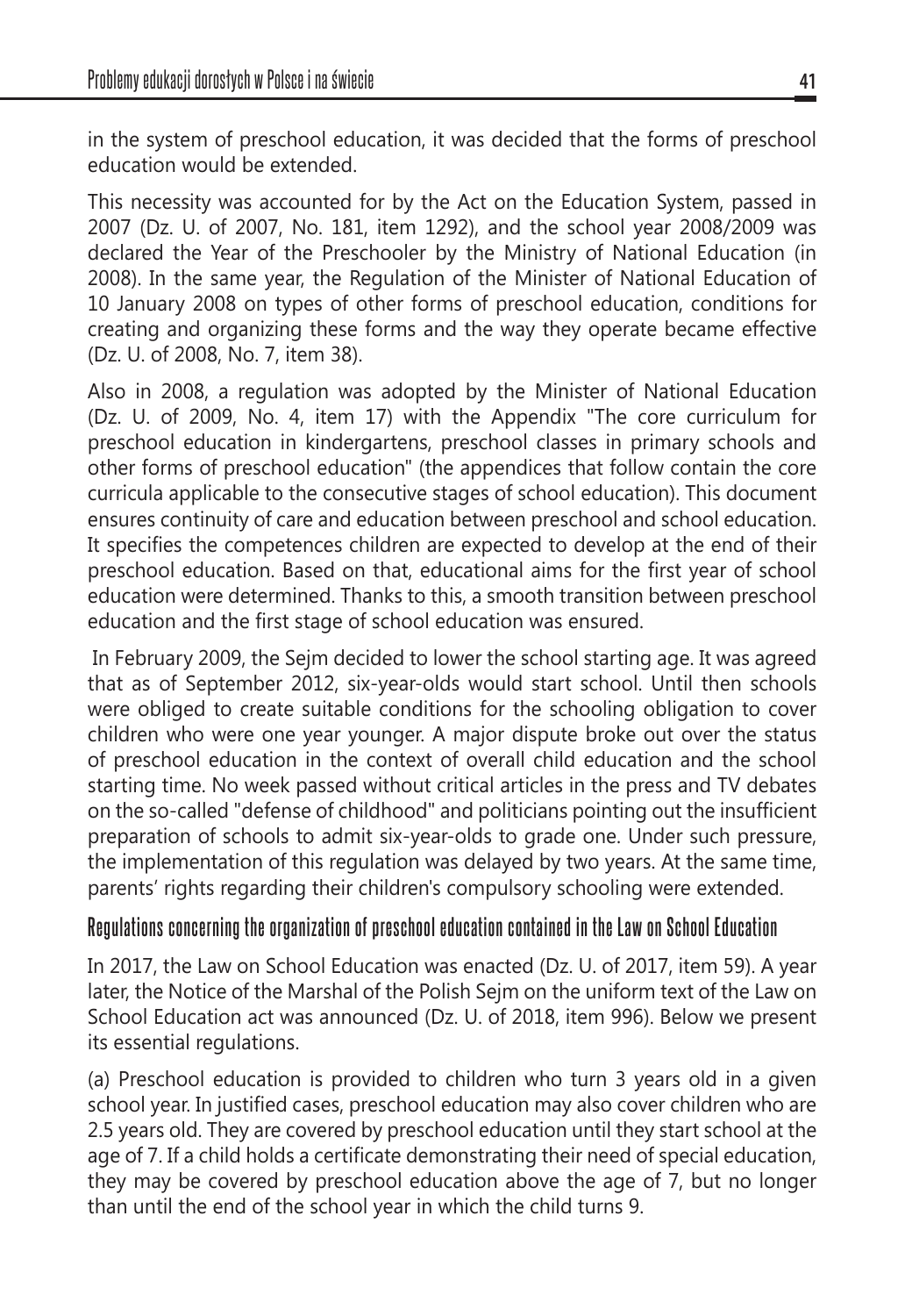(b) Six-year-olds are required to attend a year's preparatory class in a kindergarten, a preschool class in primary school or another form of preschool education.

(c) Gmina authorities are obliged to ensure that children aged 3–6 years exercise their right to preschool education. This applies to public kindergartens, preschool classes in public primary schools or other forms of preschool education (maintained by the gmina), as well as non-public kindergartens, according to the rules of financing educational tasks carried out in a form of preschool education.

d) The journey of a five-year-old child from home to a preschool education institution should not exceed 3 km. If it is longer, it is the responsibility of the gmina authorities to provide free transport and care while the child is transported. Gmina authorities will provide to five – and six-year-old children with disabilities free transport and care during transport to the nearest kindergarten, preschool class at the primary school, other form of preschool education or a rehabilitationeducational center.

The Law on School Education also provides that it is the responsibility of gmina authorities to organize a network of public kindergartens and preschool classes in primary schools. Where justified by demographic and geographical conditions, the gmina may also include non-public forms of preschool education into this network in accordance with the act on the funding of educational tasks.

#### **Regulations concerning the operation of preschool education facilities**

Article 102 of the uniform text of the Law on School Education stipulates that the basic document regulating the operation of a preschool education facility is its kindergarten charter. In addition to the name and registered office of the kindergarten and the name of its governing authority, this document specifies:

- objectives and tasks of kindergarten and how to achieve them; they include support for the child's individual development and ways to support the family in their education and preparation for school learning, including children with disabilities;
- the working hours of the kindergarten and ways of taking care of children during classes in it and outside of it, rules of bringing and collecting children by their parents (or persons authorized by them), and regulations concerning payments for children's stay in the facility and board;
- rights and duties of children, including cases where the kindergarten director may remove a child from the list of pupils;
- the scope of duties to be delivered by teachers and other staff; these include: a) ensuring safety of children during classes organized in the kindergarten, b) cooperation with parents in respect of children's education, c) planning and conducting children's education and responsibility for its quality, d) conducting pedagogical observations aimed at learning and securing children's developmental needs and ways of documenting these observations,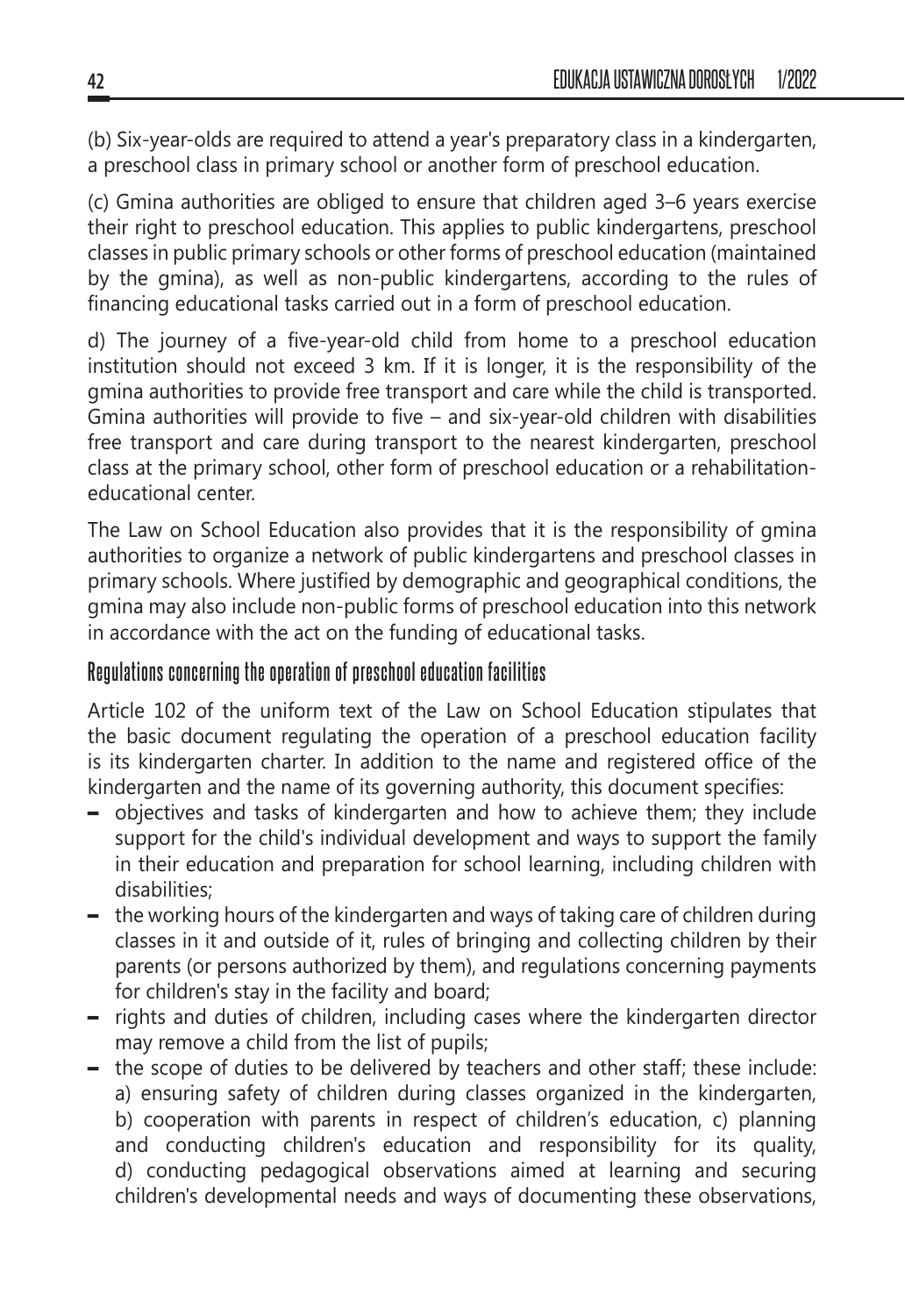e) cooperation with specialists providing psychological and pedagogical, health and other kinds of assistance.

#### **Guidelines for kindergarten educational activity**

The uniform text of the Law on School Education (Article 13(1)) provides that a public kindergarten is an establishment that implements preschool educational programs based on the Core Curriculum for Preschool Education. While planning the educational framework, the traditional transition from the general to the specific and detailed is assumed. The premises shown below are accepted (Gruszczyk- -Kolczyńska, Zielińska 2014).

- The Core Curriculum is a document of higher order. It guarantees the coherence of the principal aims and educational content in all educational establishments, from kindergarten to secondary school. This document is accompanied by appendices specifying objectives and recommendations for the selection of educational content for the successive stages of education. The first appendix concerns preschool education.
- The Core Curriculum and the documents appended to it form the basis for the construction of original educational programs in which the aims and content are specified and further elaborated. The appendix containing the Core Curriculum for Preschool Education contains aims and content tailored to the needs and developmental capabilities of children. When included in original teaching programs, they are broken down for the successive age groups, from 3-yearolds to children starting school.
- For their implementation, the educational aims and content must be specified. That is why they are broken down for monthly or weekly educational work plans. Such plans are prepared by the teacher, who adapts the manner in which educational aims and content are implemented to the actual mental capabilities, the scope and level of skills possessed by pupils, as well as to the conditions in which educational work in a given kindergarten is pursued.

The current interpretation of the presented rules of planning pedagogical activities in educational institutions – including kindergartens – is regulated by the Regulation of the Minister of National Education on the core curriculum, commonly referred to as the New Core Curriculum (see (Dz. U. of 2017, item 356). The first appendix to this regulation contains the applicable Core Curriculum for preschool education in kindergartens, preschool classes in primary schools and other forms of preschool education.

This document establishes that the goal of preschool education is to support the overall development of the child. This support is realized through care, upbringing and teaching–learning, all enabling the child to discover their own abilities and the sense of their activities, and gather experience on their path to truth, good and beauty. As a result of such support, the child reaches maturity at the first stage of education. Such goals are set out as 17 provisions, in the form of preschool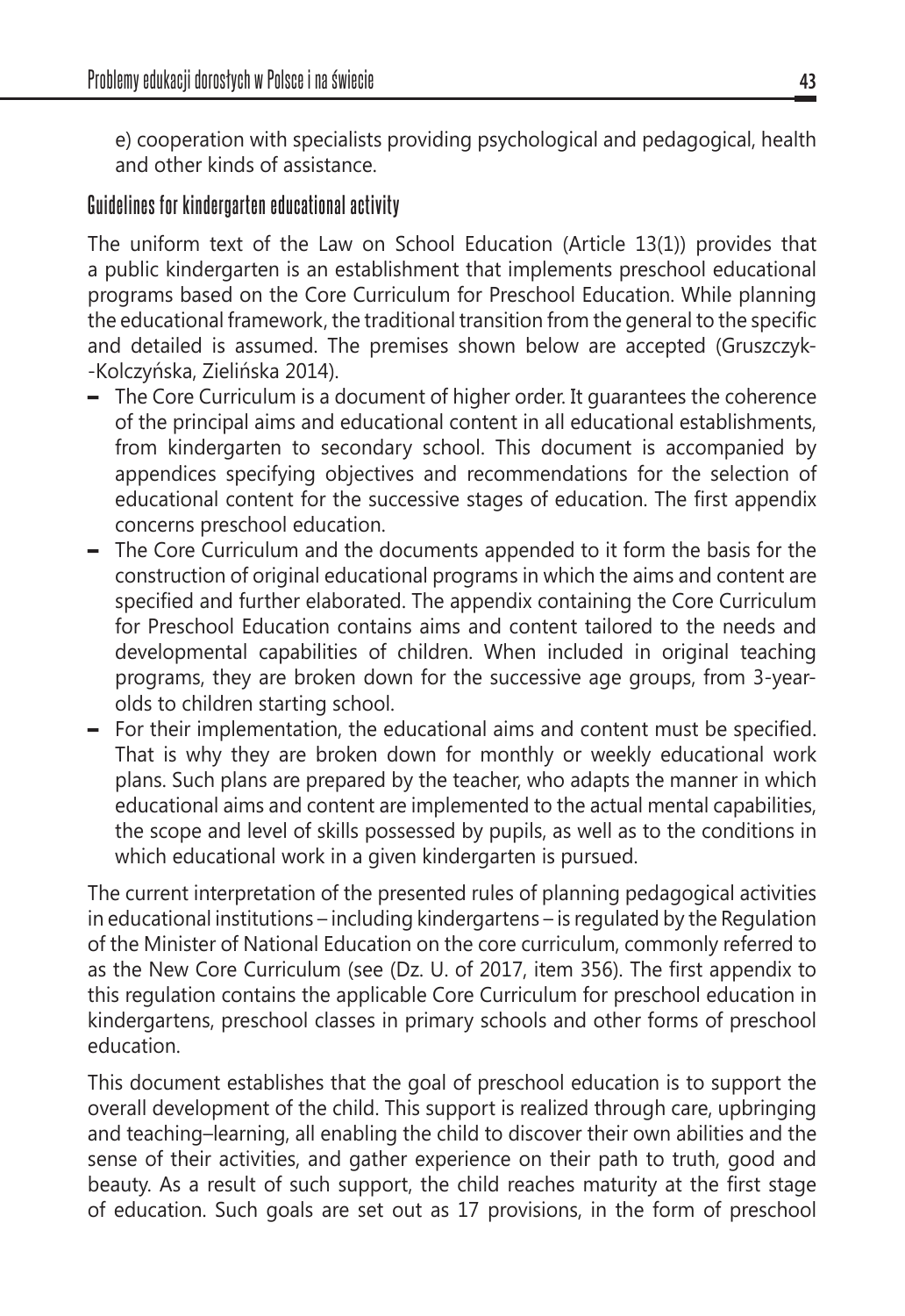education tasks regulating the organization and pedagogical activities in each preschool education facility in Poland.

The document also specifies achievements that children are to have at the end of preschool. They are captured in four areas of development (physical, cognitive, social and emotional), taking into account the competences of children who are about to start school.

The curriculum also formulates the conditions and the way of achieving the goals and tasks of preschool education in the form of 15 recommendations concerning the pedagogical activities of a preschool education institution, with particular emphasis on classes with older preschoolers.

It must be added at this point that Article 47 of the Law on School Education act (10 May 2018) provides an assurance that "... the Minister of National Education, by way of ordinance, shall determine the core curriculum for preschool education and all stages of school education." This assurance proves that work on a new document with the status of a core curriculum has already started. This is a consequence of the recent reform of the education system and the transition to an eight-year primary school system. This implies that new core curricula will be announced soon.

This is not the case with the textbooks that are currently used for educating preschool teachers and improving their pedagogical qualifications. In recent years, textbooks have been published containing the latest knowledge regarding the development and education of children and the commonly accepted mission of contemporary preschool education. The major publications are: *Starsze przedszkolaki. Jak skutecznie wychowywać i kształcić w przedszkolu i w szkole* [Older preschoolers. How to educate effectively in preschool and school] (Gruszczyk-Kolczyńska,, 2014) and *Wspomaganie rozwoju i wychowanie małych dzieci. Podręcznik dla rodziców, opiekunów w żłobkach i nauczycieli w przedszkolach* [Supporting the development and education of young children. A handbook for parents, crèche childminders and preschool teachers] (Gruszczyk-Kolczyńska, 2019).

## **Summary**

In recent years, the tendency to close preschool facilities on a massive scale has been stopped. The data available in the Educational Information System shows that this trend was stopped in the school year 2009/2010. At that time, there were 18.3 thousand registered institutions of preschool education, including: 8.4 thousand kindergartens, 9 thousand preschool classes in primary schools, and 0.8 thousand preschool education units and preschool education centers.

Five years later, in the school year 2015/2016, there were already 21.1 thousand registered facilities offering preschool education, including 11.3 thousand such facilities, 7.8 thousand preschool classes in schools, 0.1 thousand preschool education units, and 1.9 thousand preschool education centers. The upward trend continues as illustrated by the school year 2018/19 (two years later), in which